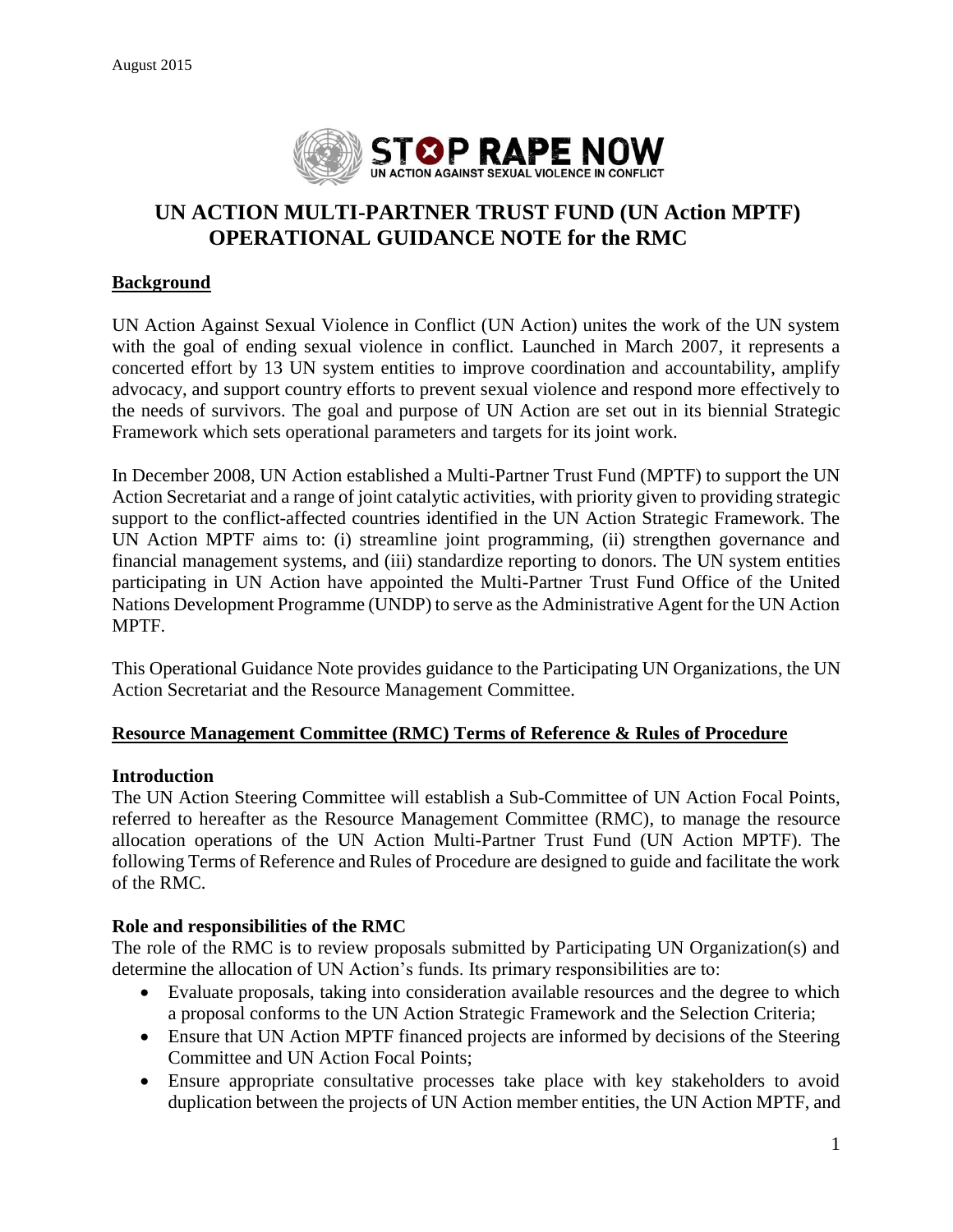other UN funding mechanisms;

- Periodically review the RMC's Terms of Reference and Rules of Procedure and submit any necessary revisions to the UN Action Secretariat. Any revisions must then be approved by the UN Action Focal Points and endorsed by the Steering Committee;
- Periodically evaluate the cost effectiveness of the UN Action MPTF; and,
- Direct resource mobilization for the UN Action MPTF.

#### **RMC Membership**

The RMC is comprised of five UN Action Focal Points. One of the Focal Points will serve as the Chairperson. The Chairperson shall be chosen by the other RMC members. RMC membership shall be determined annually on a rotating basis. The Chairperson shall be responsible for ensuring that the RMC operates in compliance with the Terms of Reference and Rules of Procedure. The Chairperson will work closely with the UN Action Secretariat, serving as the Secretariat to the RMC. The UN Action Coordinator and a representative of the Administrative Agent shall serve as ex-officio and non-decision making members of the RMC.

#### **Frequency of Meetings**

- a) The RMC shall meet every other month (or as required). The UN Action Secretariat, in consultation with the RMC Chairperson, may convene additional meetings as necessary.
- b) In exceptional circumstances and in agreement with the Chair, email proposals will be considered.
- c) Upon request for emergency funding, the RMC shall meet at its earliest possible convenience in compliance with the Emergency Facility Guidelines (Annex A.6).

#### **Decisions of the RMC**

- a) In order for the RMC to take action, a quorum of three Committee members, including the RMC Chairperson, must be present.
- b) The RMC shall make decisions by consensus. In the event that a consensus is not reached, the issue shall be referred to the Steering Committee Chairperson for a decision.
- c) In the event that a proposal is from the same Participating UN Organization as an RMC member, that RMC member shall excuse him/herself from consideration of the specific proposal.
- d) Prior to making a decision on a particular issue, RMC members shall ensure that their position is endorsed by, and is in conformity with, their entity's regulatory requirements.
- e) Meetings and decisions of the RMC shall be duly recorded by the UN Action Secretariat.

#### **Submission Process**

Only UN system entities which have signed the Memorandum of Understanding (MOU) with the UNDP Multi-Partner Trust Fund Office are eligible to receive funding through the UN Action MPTF. These entities are termed "Participating UN Organizations" by the UNDP MPTF Office. Please check<http://mptf.undp.org/> to see if your entity has signed the MOU.

Each Participating UN Organization requesting funding should complete the Project Proposal Submission Form (Annex A.2), Fund Signature Page (Annex A.3) and Programme Budget Form (Annex A.8) and submit to the UN Action Secretariat two weeks before the Resource Management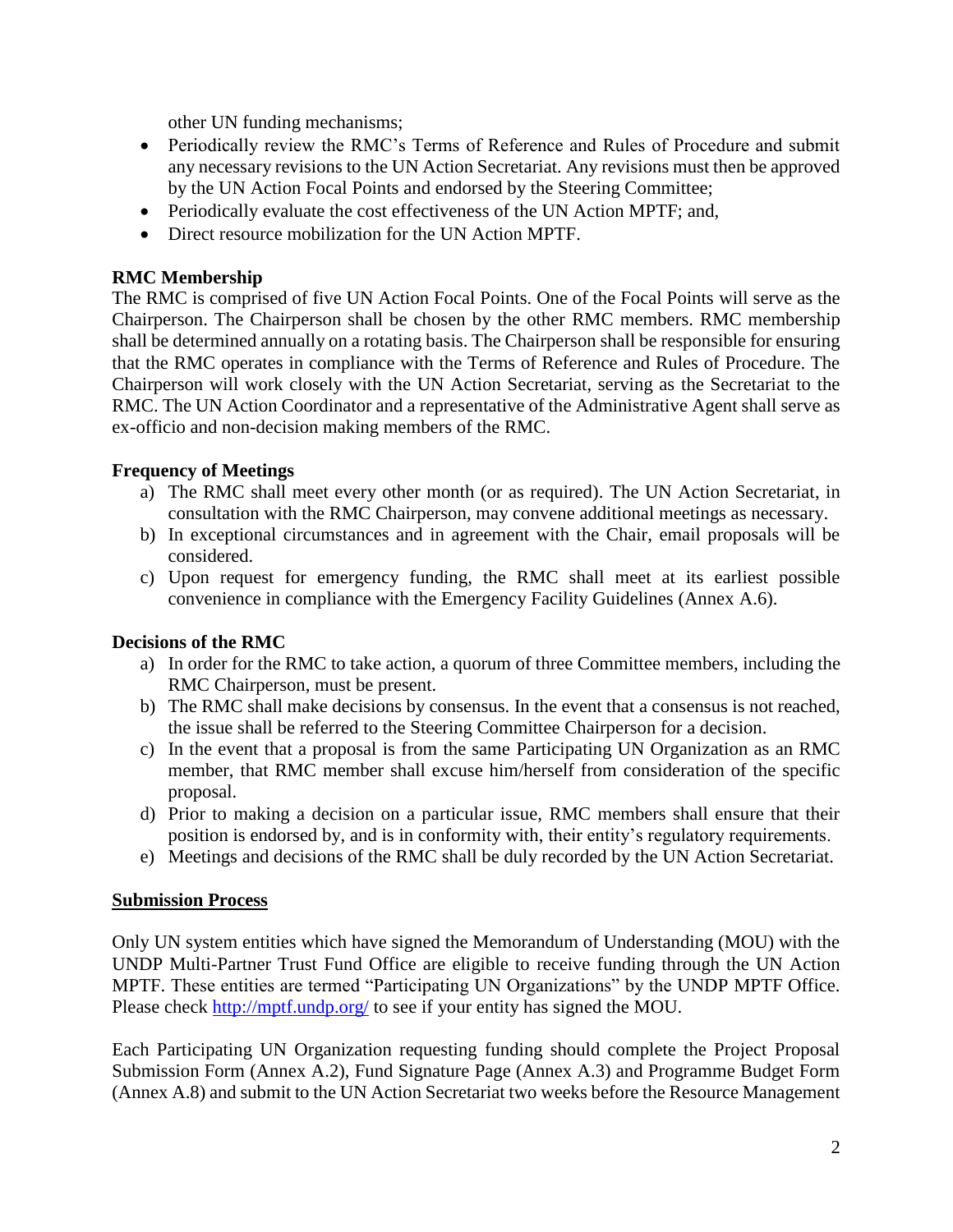Committee (RMC) is scheduled to meet. Proposals should be cleared through the Participating UN Organization's finance department to ensure adherence to standard procurement policies. A minimum request of US \$50,000 per proposal is required.

#### **Selection Criteria**

The UN Action Secretariat shall ensure the submission is comprehensive, in line with the UN Action Strategic Framework, and eligible for funding through the UN Action MPTF. The criteria for funding are:

- a) The extent to which the goals and objectives of the proposal conform to the UN Action Strategic Framework;
- b) The overall quality of the proposal;
- c) Institutional capacity of the organization(s) to implement the project;
- d) The extent to which the proposal catalyses joint working relationships across a number of UN system entities;
- e) Potential for sustainability;
- f) Commitment and plan for monitoring the activity;
- g) Minimum budget of US \$50,000;
- h) Clear description of budget requirements and link to achieving results; and,
- i) Implementation period of no more than two years.

#### **Review and Approval Process**

- a) At least one week prior to the meeting, the UN Action Secretariat shall distribute to members of the RMC the following documentation for each proposal:
	- i. Copies of the Project Proposal Submission Form and other relevant documentation;
		- ii. Current funding status of the UN Action MPTF; and,
		- iii. Assessment of similar or complementary projects.
- b) The RMC shall review the proposals of UN Action and decide whether to:
	- i. Approve
	- ii. Approve subject to modification/condition
	- iii. Defer/return with comments for further consideration
	- iv. Reject

In cases where the RMC 'approves subject to modification/condition,' the revised version of the proposal will be submitted by the Participating UN Organization(s) to the UN Action Secretariat for review. Once satisfied that the RMC's comments have been addressed, the UN Action Secretariat will forward the proposal to the RMC Chair for approval and signature. The RMC will issue a Note for the Record of its deliberations within one week following its meeting. The UN Action Coordinator will report back to the Focal Points on behalf of the Chair.

#### **Notification and Transfer of Funds**

a) Within one week of approval by the RMC and the endorsement of the Steering Committee Chairperson, the UN Action Secretariat shall submit the proposal of the Participating UN Organization(s) along with the signed Project Proposal Submission Form, the signed Fund Signature Page, and the signed Programme Budget Form to the Administrative Agent.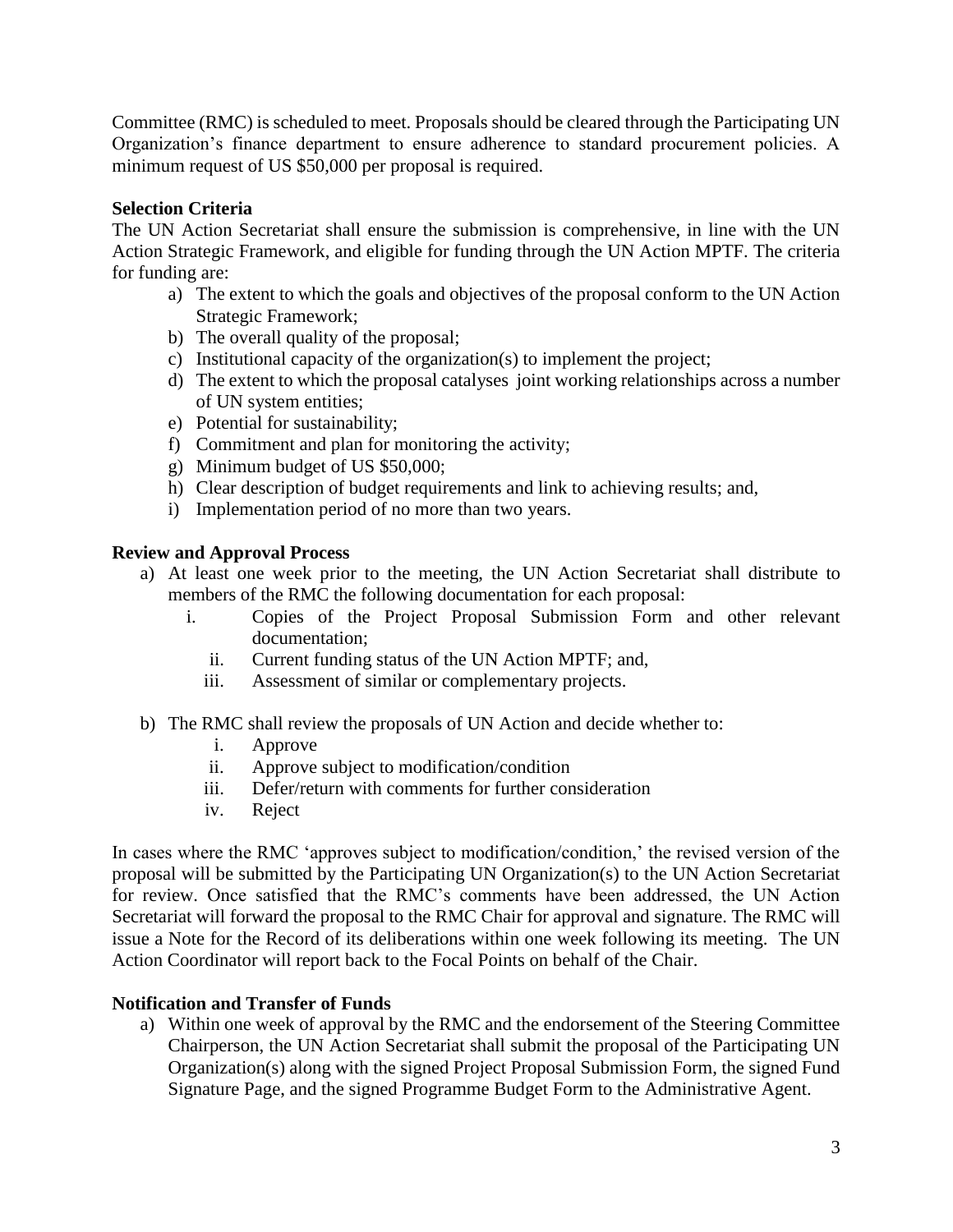- b) The Administrative Agent shall transmit an approval notification to the Focal Point of the Participating UN Organization(s), with a copy to the UN Action Secretariat.
- c) The Administrative Agent shall ensure consistency of the approved project with the applicable provisions of the Standard Administrative Arrangements entered between donors and the Administrative Agent, and the MOU between the Participating UN Organization(s) and the Administrative Agent.
- a) The Administrative Agent shall provide payment notification to the designated official(s) in the Participating UN Organization(s), with a copy to the UN Action Secretariat.

#### **Progress Reports and Updates**

- a) Final Narrative Report: Upon completion of the project, the Participating UN Organization shall submit a Final Narrative Report to the UN Action Secretariat using a standard format (Annex A.4), no later than one month after completion of the project. In accordance with the MOU, the UN Action Secretariat will consolidate narrative reports into the annual Progress Report.
- b) Interim Report: If required by the RMC<sup>1</sup>, the Participating UN Organization(s) shall submit to the UN Action Secretariat an Interim Narrative Report, at the mid-point of the project (Annex A.5).
- c) Financial Reports: Standard UNDG reporting formats, modified as appropriate, will be utilized. The financial reports shall be consolidated by the Administrative Agent. The Administrative Agent shall submit a certified annual financial statement to UN Action donors with a copy to the UN Action Secretariat.

#### **Public Disclosure**

- a) All press releases shall acknowledge the role of the donors, Participating UN Organization(s), Administrative Agent and any other relevant entities, and promote the goals of the UN Action network.
- b) The Administrative Agent, in consultation with the UN Action Secretariat and the Participating UN Organization(s), will ensure that decisions regarding the review and approval of UN Action MPTF projects as well as progress reports and associated external evaluations are posted, where appropriate, for public information on the UN Action MPTF page of the UNDP MPTF Office website (see link: [http://mptf.undp.org/factsheet/fund/UNA00\)](http://mptf.undp.org/factsheet/fund/UNA00). Such reports and documents may include RMC approved projects and progress reports.
- c) The UN Action Secretariat and the Administrative Agent will take all reasonable steps to ensure the accuracy of such documents and that confidential materials are not posted on the internet.

<sup>&</sup>lt;sup>1</sup> The RMC may require Participating UN Organization(s) to submit an Interim Narrative Report for projects approved on a multi-year basis, etc.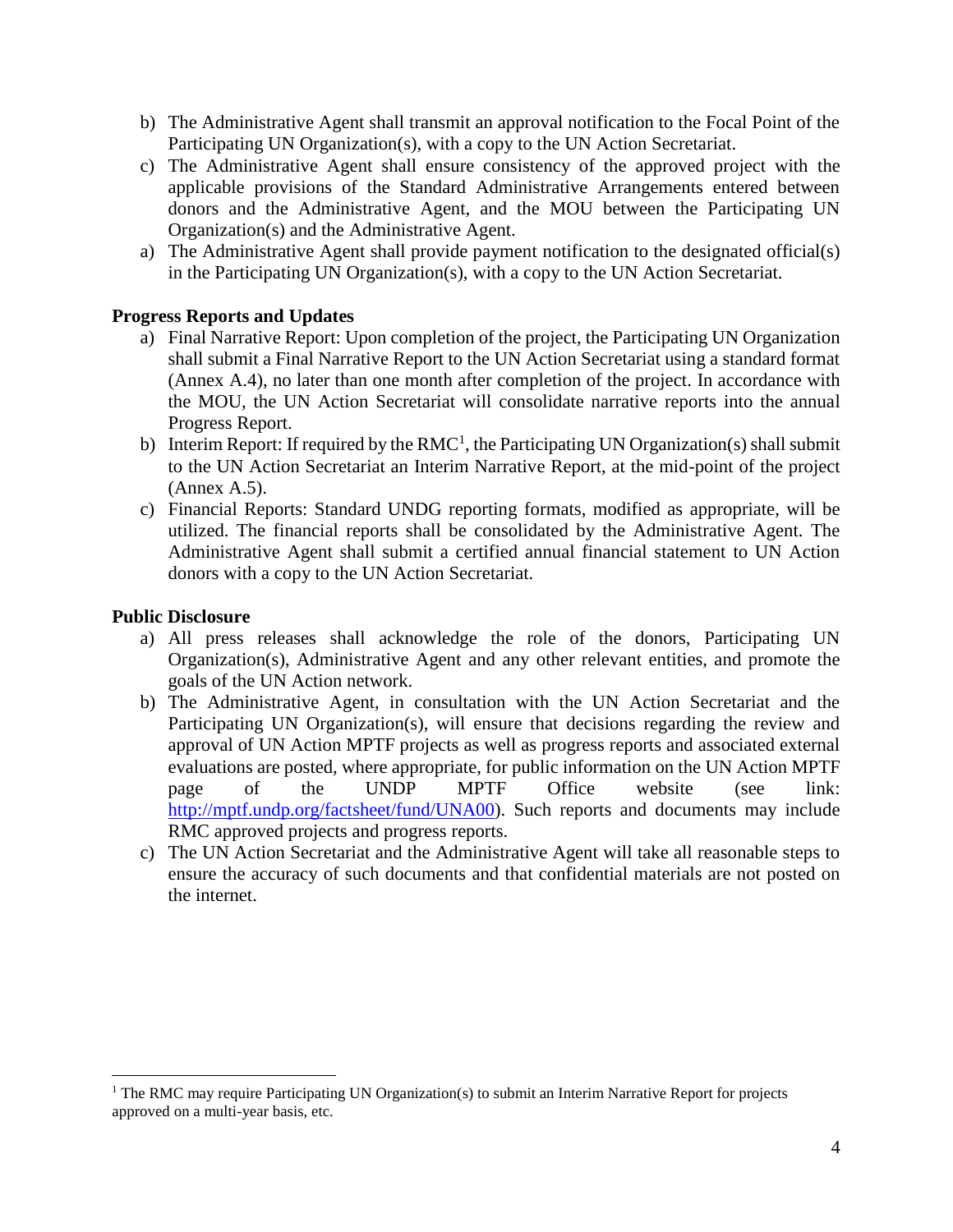# **ADDITIONAL ANNEXES TO THE**

# **RESOURCE MANAGEMENT COMMITTEE'S TERMS OF REFERENCE & RULES OF PROCEDURE**

| <b>ANNEX A.1</b> | <b>UN Action Strategic Framework</b>           |
|------------------|------------------------------------------------|
| <b>ANNEX A.2</b> | <b>Project Proposal Submission Form</b>        |
| <b>ANNEX A.3</b> | <b>Fund Signature Page</b>                     |
| <b>ANNEX A.4</b> | Final Narrative Report Cover Page and Format   |
| <b>ANNEX A.5</b> | Interim Narrative Report Cover Page and Format |
| <b>ANNEX A.6</b> | <b>Emergency Facility Guidelines</b>           |
| <b>ANNEX A.7</b> | Certified Financial Statement and Report       |
| <b>ANNEX A.8</b> | Programme Budget Form                          |

Note: Annexes A.1 and A.7 will be made available by the UN Action Secretariat.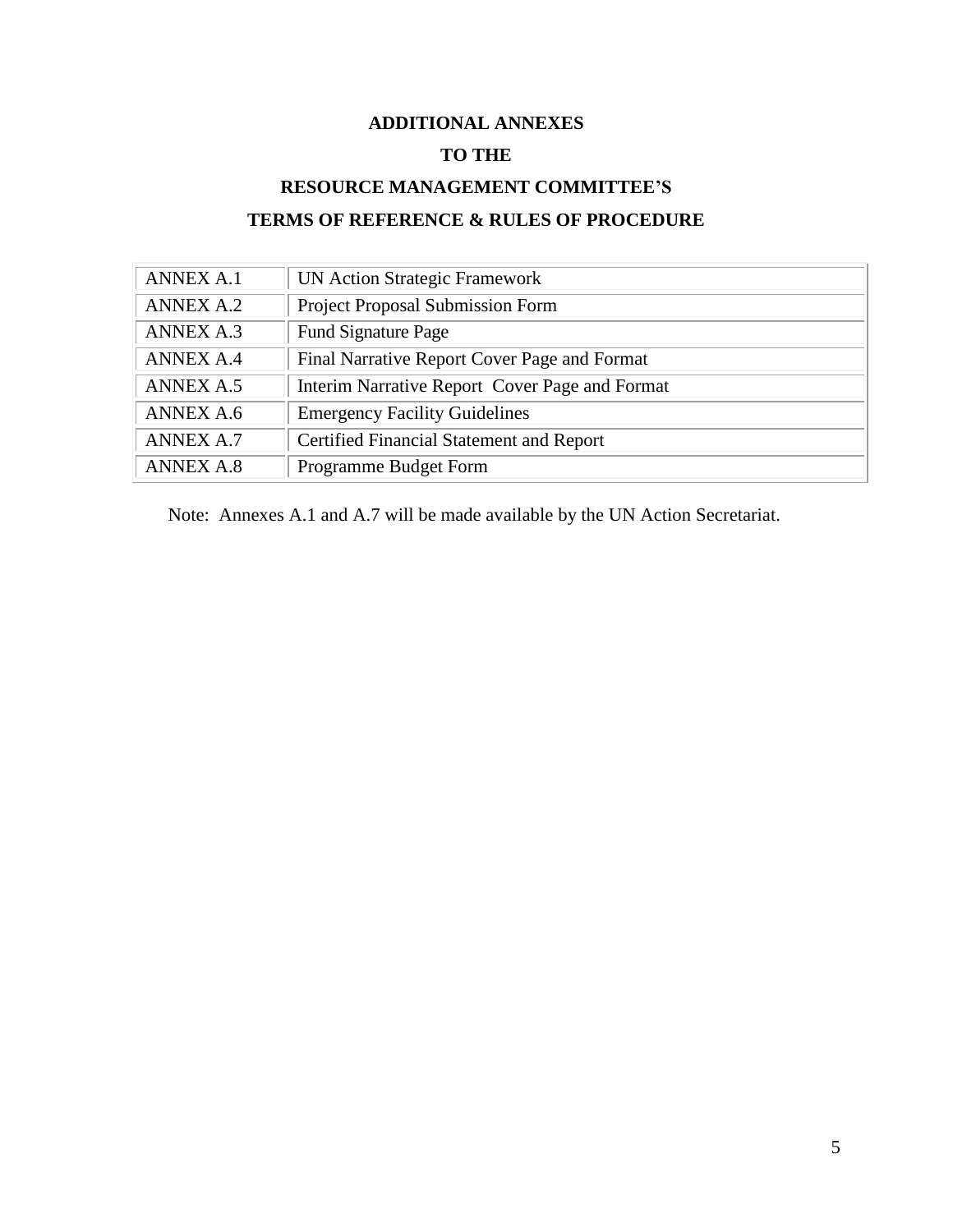ANNEX A.2

# **MULTI-PARTNER TRUST FUND FOR UN ACTION AGAINST SEXUAL VIOLENCE IN CONFLICT PROJECT PROPOSAL SUBMISSION FORM**

| <b>Part A. Meeting Information</b><br>(To be completed by the UN Action Secretariat)                               |                                                                                            |  |  |  |  |  |
|--------------------------------------------------------------------------------------------------------------------|--------------------------------------------------------------------------------------------|--|--|--|--|--|
| <b>RMC Meeting No:</b>                                                                                             | Project <sup>2</sup> No: UNAxx                                                             |  |  |  |  |  |
| Date of Meeting:                                                                                                   |                                                                                            |  |  |  |  |  |
| <b>Part B. Project Summary</b><br>(To be completed by the Participating UN Organization)                           |                                                                                            |  |  |  |  |  |
| <b>Date of Submission:</b>                                                                                         | <b>Participating UN Organization(s):</b>                                                   |  |  |  |  |  |
| <b>Focal Point of the Participating UN</b><br>Organization(s):                                                     | <b>Project Title:</b>                                                                      |  |  |  |  |  |
|                                                                                                                    | <b>Project Location(s):</b>                                                                |  |  |  |  |  |
| UN Action pillar of activity:<br>Advocacy<br>Knowledge building<br>Support to UN system at country<br>level        | <b>Projected Project Duration:</b>                                                         |  |  |  |  |  |
| Proposed project, if approved, would<br>result in:<br>New Project                                                  | <b>Total Project Budget: US \$</b><br>Amount of MPTF funds requested at this time: USD \$  |  |  |  |  |  |
| Continuation of previous funding<br>Other: additional implementing entity<br>receiving funds<br>No-cost extension: | <b>Indirect</b><br><b>PUNO</b><br><b>Total</b><br><b>Programme</b><br>Cost<br>Costs $(7%)$ |  |  |  |  |  |

 $2$  The term "project" is used for projects, programmes and joint programmes.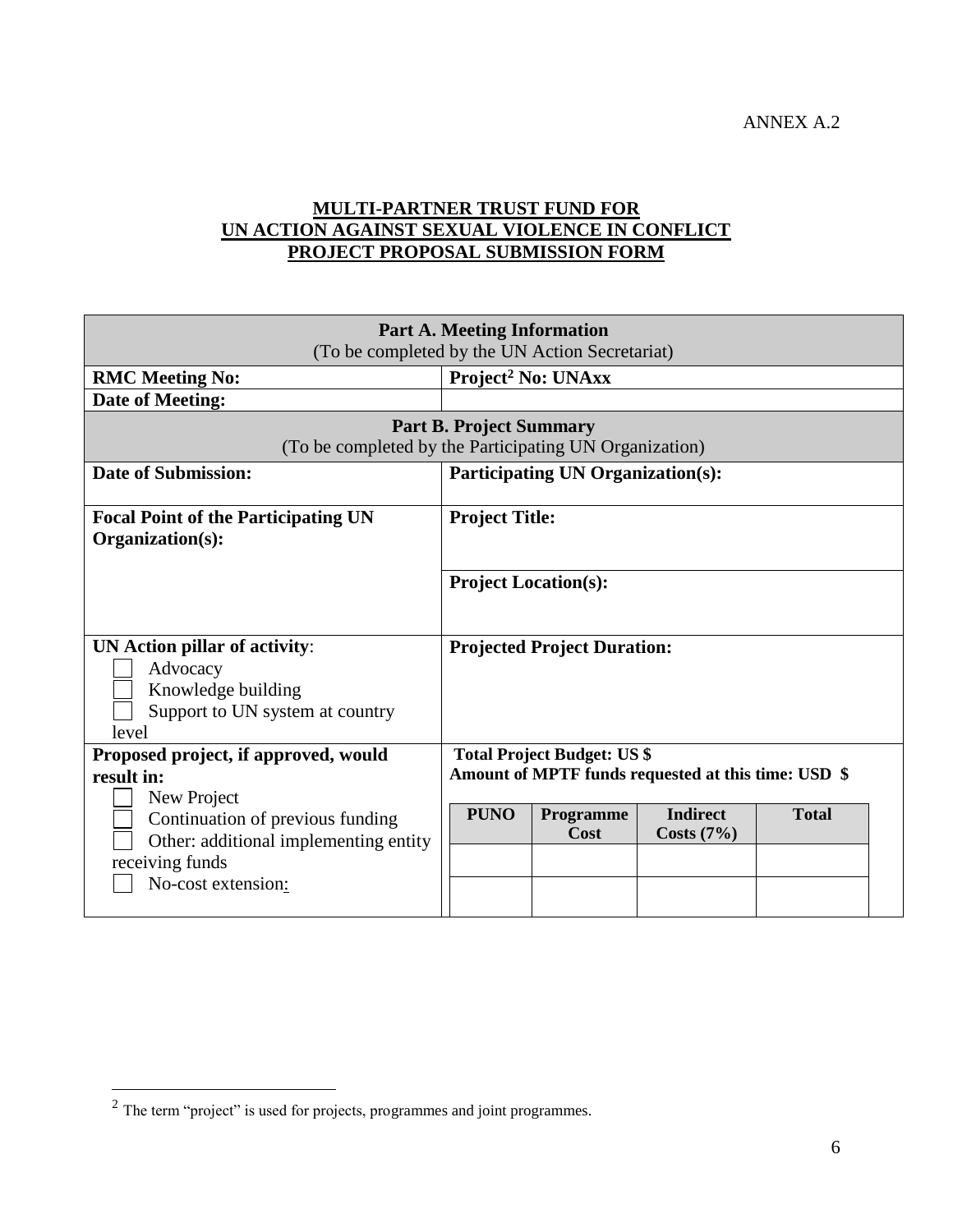#### **Narrative Summary**

#### **I. Overview**

- **a. Provide a brief overview of the project, including overall goals and objectives, key strategies, expected results, and intended beneficiaries.**
- **b. Specify the geographic location(s) of the proposal and/or countries addressed.**

#### **II. Proposal's compliance with UN Action's Strategic Framework**

#### **III. What pillar does the proposal fall under?**

- **a. Explain how the proposal enhances UN system coordination and joint programming.**
- **b. Explain how the UN, governmental organizations, NGOs, and other key stakeholders will be engaged throughout implementation of the proposal.**
- **c. Explain how the proposal would strengthen the capacity of national institutions to deal with war-related sexual violence.**

#### **IV. Success criteria and means of evaluating results**

**a. Explain how the Participating UN Organisation(s) submitting the proposal has the institutional capacity to successfully achieve the proposed objectives.**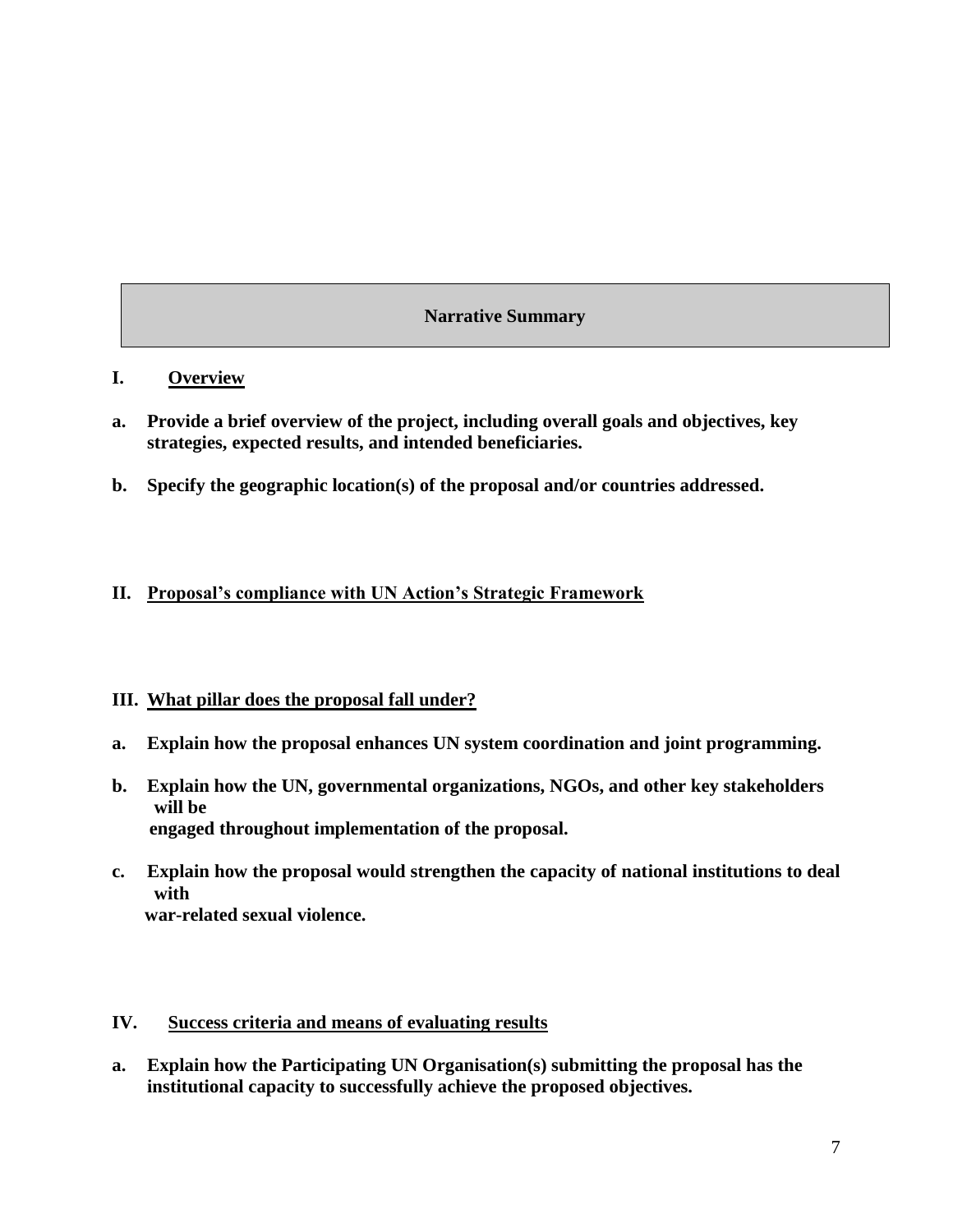- **b. Describe the overall management structure of this project.**
- **c. Explain how the proposal will be monitored and evaluated.**

| <b>Part C. Initial Review of Proposal</b><br>(To be completed by the UN Action Secretariat)                                                                                                                                                |                                    |                             |  |  |
|--------------------------------------------------------------------------------------------------------------------------------------------------------------------------------------------------------------------------------------------|------------------------------------|-----------------------------|--|--|
| (a) Is the project explicitly linked to the UN Action Strategic Framework?                                                                                                                                                                 | $Yes \mid \mid$<br>No              |                             |  |  |
| (b) Is the project effective, coherent, and cost-efficient?                                                                                                                                                                                | N <sub>0</sub><br>$Yes \mid \cdot$ |                             |  |  |
| (c) Does it avoid duplication and significant overlap with the activities of other<br>UN system entities?                                                                                                                                  | $Yes \mid$<br>N <sub>o</sub>       |                             |  |  |
| (d) Does it build on existing capacities, strengths and experience?                                                                                                                                                                        | N <sub>o</sub><br>$Yes$            |                             |  |  |
| (e) Does it promote consultation, participation and partnerships and agree with<br>the existing country coordination mechanism?                                                                                                            |                                    | Yes  <br>No                 |  |  |
| (f) Is the Project Proposal Submission Form fully completed?                                                                                                                                                                               |                                    | Yes<br>N <sub>0</sub>       |  |  |
| (g) Is the Budget in compliance with the standard format?                                                                                                                                                                                  | N <sub>o</sub><br>Yes              |                             |  |  |
| (h) Is the indirect support cost within the approved rate?                                                                                                                                                                                 |                                    | $Yes$    <br>N <sub>0</sub> |  |  |
| <b>Part D: Decision of the Resource Management Committee</b><br>(to be completed by the RMC Chairperson)                                                                                                                                   |                                    |                             |  |  |
| 5. Decision of the Resource Management Committee<br>Approved for a total budget of US\$<br>Approved with modification/condition<br>Deferred/returned with comments for further consideration<br>Rejected<br><b>Comments/Justification:</b> |                                    |                             |  |  |
| <b>Chairperson of the Resource Management Committee</b><br><b>Name (Printed)</b>                                                                                                                                                           |                                    |                             |  |  |
| <b>Signature</b><br><b>Date</b>                                                                                                                                                                                                            |                                    |                             |  |  |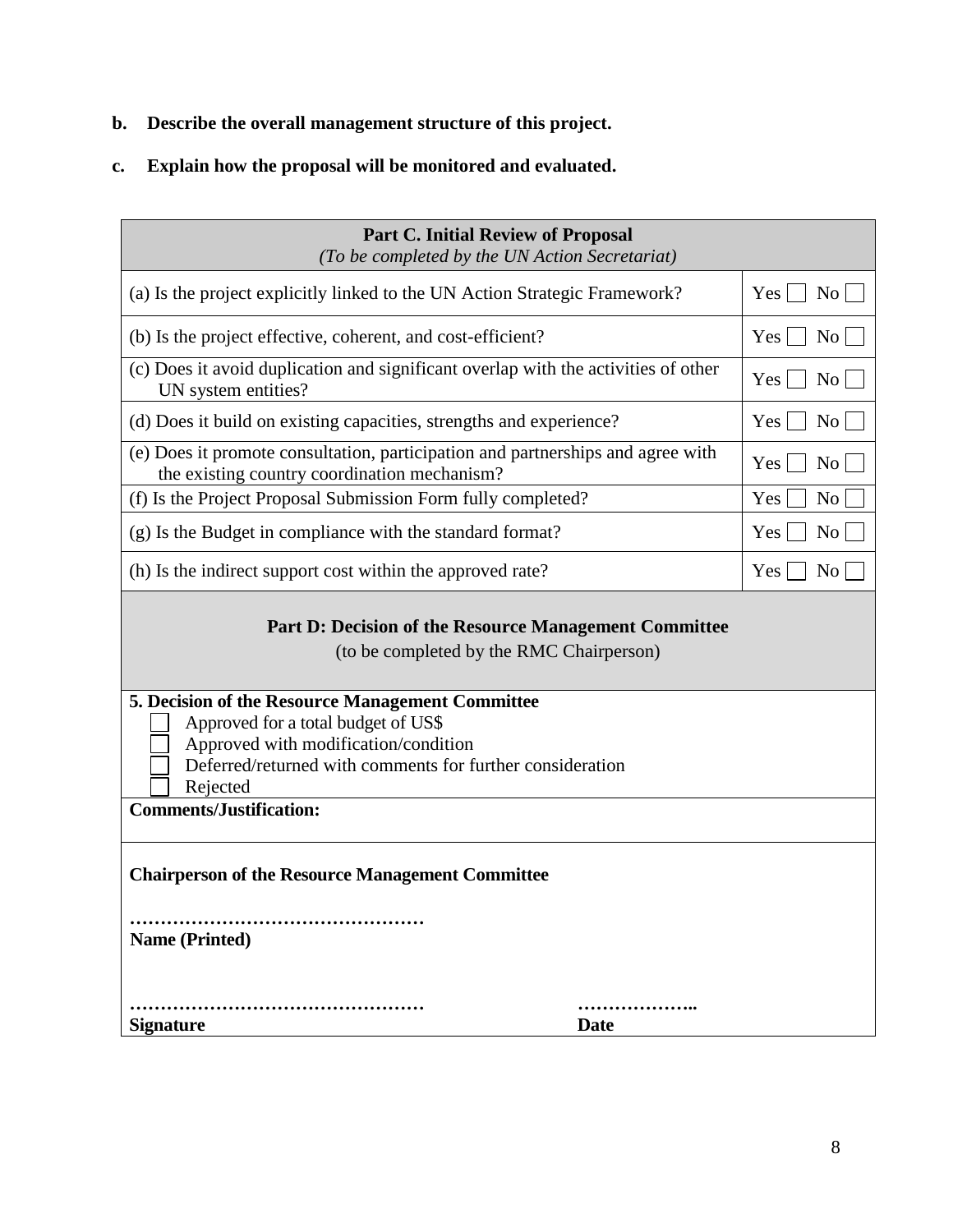#### **Part E: Administrative Agent Review**

*(To be completed by the UNDP MPTF Office)*

#### **6. Action taken by the Executive Coordinator, Multi-Partner Trust Fund Office, UNDP**

Project consistent with provisions of the RMC Memorandum of Understanding and  $\overline{\phantom{a}}$ the Standard Administrative Arrangements with donors.

**Jennifer Topping Executive Coordinator Multi-Partner Trust Fund Office, UNDP** 

**………………………………………… ……………….. Signature Date**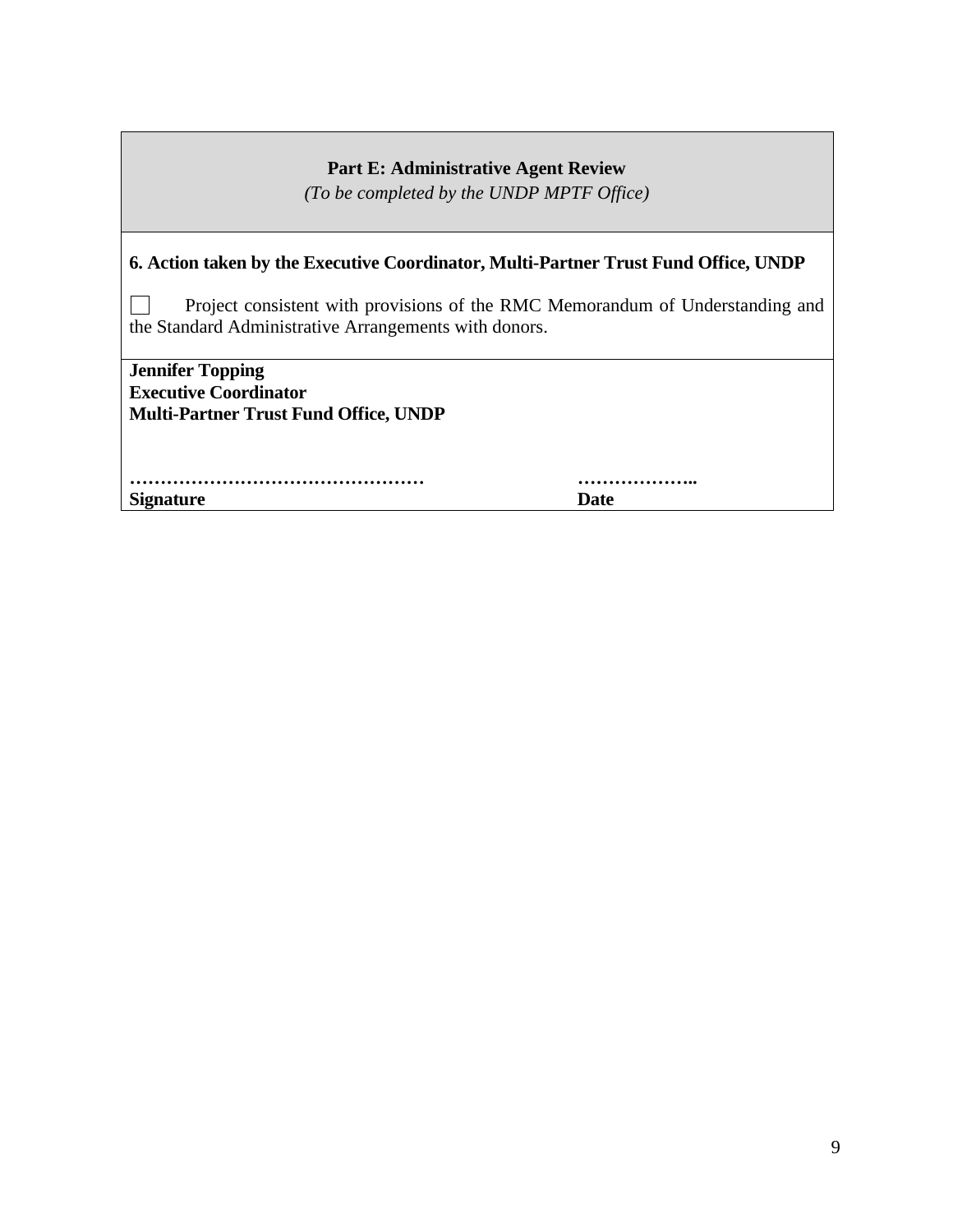### **MULTI-PARTNER TRUST FUND FOR UN ACTION AGAINST SEXUAL VIOLENCE IN CONFLICT FUND SIGNATURE PAGE**

(Note: Please attach to the Project Proposal Submission Form)

| <b>Participating UN Organization(s):</b>                                                                                                                                    |                   | <b>Focal Point of Participating UN</b><br><b>Organization receiving funds:</b> |                  |  |  |  |
|-----------------------------------------------------------------------------------------------------------------------------------------------------------------------------|-------------------|--------------------------------------------------------------------------------|------------------|--|--|--|
| <b>Project Number:</b>                                                                                                                                                      |                   | <b>Project Duration:</b><br><b>Estimated Start Date:</b>                       |                  |  |  |  |
| <b>Project Title:</b><br>Support and strengthen Jordan's active contribution<br>to the women peace and security agenda at the<br>national, regional and international level |                   | <b>Project Location(s):</b>                                                    |                  |  |  |  |
| <b>Total Project Cost:</b>                                                                                                                                                  |                   |                                                                                |                  |  |  |  |
| <b>Total Amount Approved: US \$</b>                                                                                                                                         |                   |                                                                                |                  |  |  |  |
| <b>Focal Point of</b><br><b>Participating UN</b><br><b>Organization receiving</b><br>funds:<br><b>RMC Chairperson:</b>                                                      | <b>Name/Title</b> | <b>Date</b>                                                                    | <b>Signature</b> |  |  |  |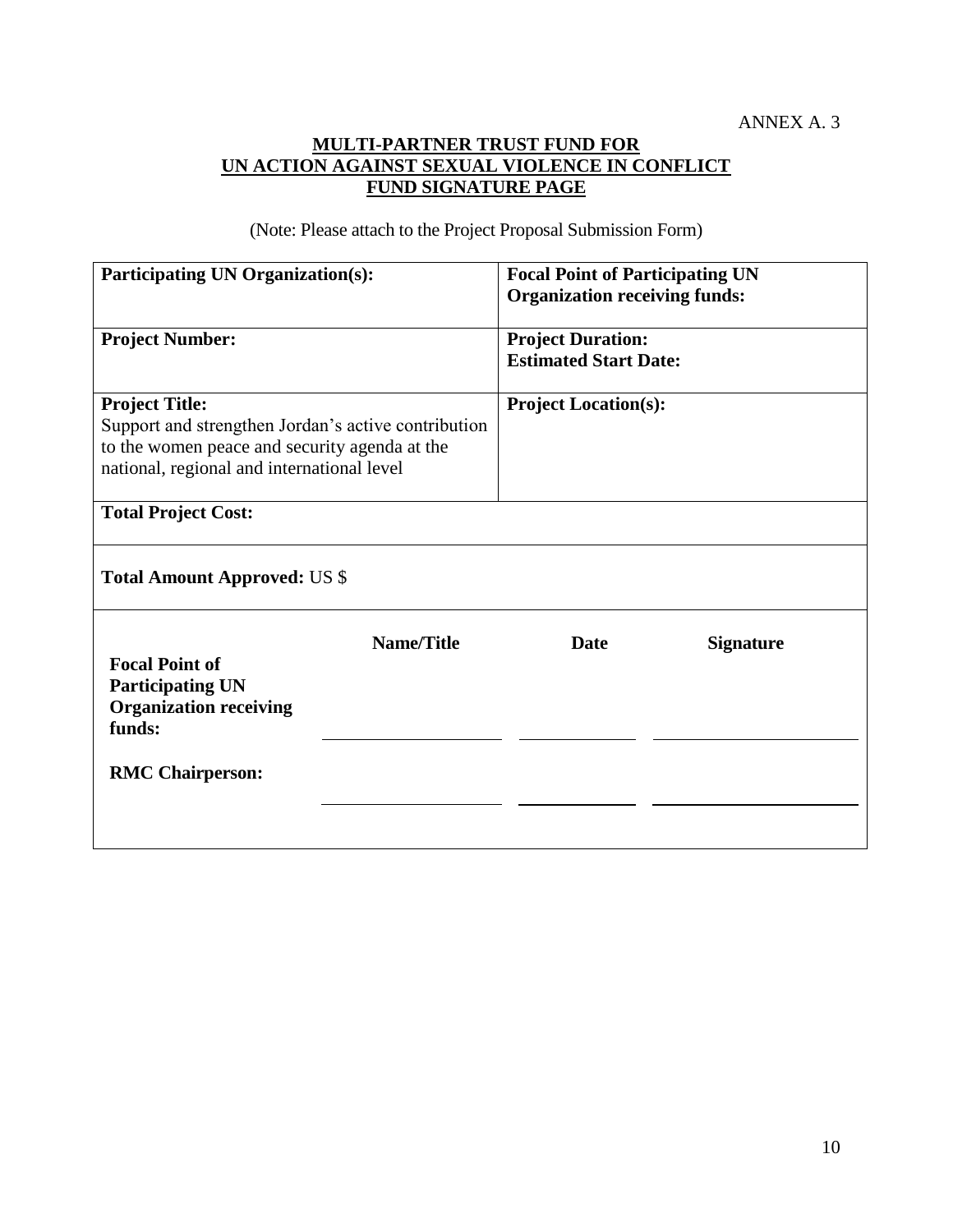| <b>TOTAL PROGRAMME BUDGET (US\$)</b>                                  |               |               |              |  |  |  |
|-----------------------------------------------------------------------|---------------|---------------|--------------|--|--|--|
| <b>CATEGORY</b>                                                       | <b>Agency</b> | <b>Agency</b> | <b>Total</b> |  |  |  |
| 1. Staff and other personnel costs                                    |               |               |              |  |  |  |
| 2. Supplies, Commodities,<br><b>Materials</b>                         |               |               |              |  |  |  |
| 3. Equipment, Vehicles and<br><b>Furniture including Depreciation</b> |               |               |              |  |  |  |
| <b>4. Contractual Services</b>                                        |               |               |              |  |  |  |
| 5. Travel                                                             |               |               |              |  |  |  |
| <b>6. Transfers and Grants</b><br><b>Counterparts</b>                 |               |               |              |  |  |  |
| 7. General Operating and Other<br><b>Direct Costs</b>                 |               |               |              |  |  |  |
| <b>Total Programme costs</b>                                          |               |               |              |  |  |  |
| <b>Indirect Support Costs</b><br>(cannot exceed 7%)                   |               |               |              |  |  |  |
| <b>TOTAL</b>                                                          |               |               |              |  |  |  |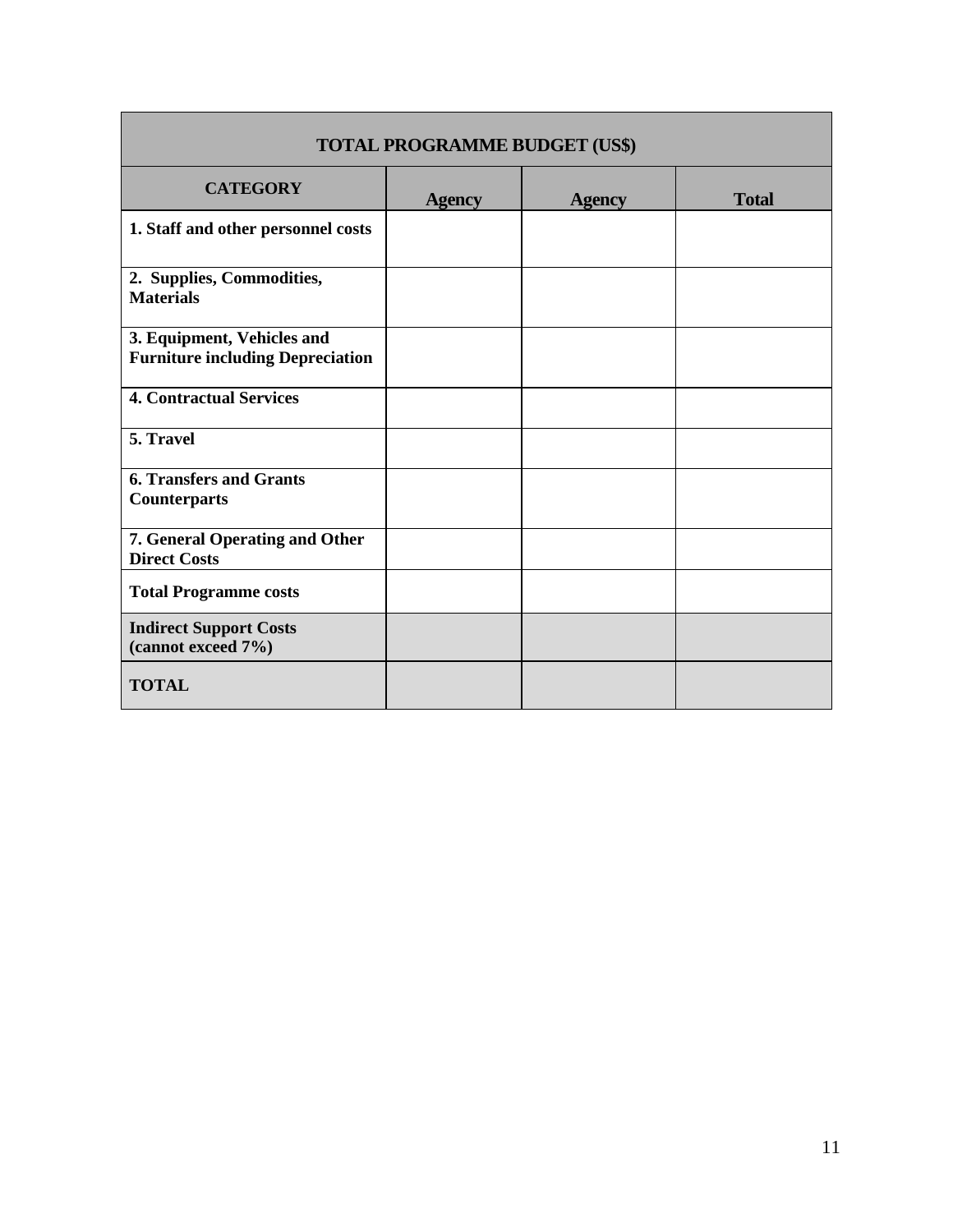# **EXPLANATION OF CHANGES**

#### **Finance and Budget Network of the High Level Committee on Management (F&BN) proposal and decision**

The Working Group on Financial Reporting proposed a revision of the UNDG approved expense categories for reporting purposes from/ to:



The Finance and Budget Network approved the above harmonized expense categories for interagency reporting effective 1 January 2012 in decision 54 at the  $12<sup>th</sup>$  FDN session<sup>3</sup>. This was further confirmed by the HLCM and the CEB in their 20<sup>th</sup> sessions. For detailed explanation on the definitions of each category, refer to Annex B.

# **ANNEX B - Detailed Descriptions of Revised Harmonized Expense Categories**

The following definitions are as per the F&BN WG paper, which form part of the approved decision.

**Staff and other personnel costs:** Includes all related staff and temporary staff costs including base salary, post adjustment and all staff entitlements.

**Supplies, Commodities, Materials**: Includes all direct and indirect costs (e.g. freight, transport, delivery, distribution) associated with procurement of supplies, commodities and materials. Office supplies should be reported as "General Operating".

**Equipment, Vehicles and Furniture, including Depreciation**: For those reporting assets on UNSAS or modified UNSAS basis (i.e. expense up front) this would relate to all costs to put asset into service. For those who do donor reports according to IPSAS, this would equal depreciation for period.

**Contractual Services:** Services contracted by an organization that follow the normal

 $3$  12<sup>th</sup> Session of the Finance & Budget Network Minutes- CEB/2010/HLCM/FB/30.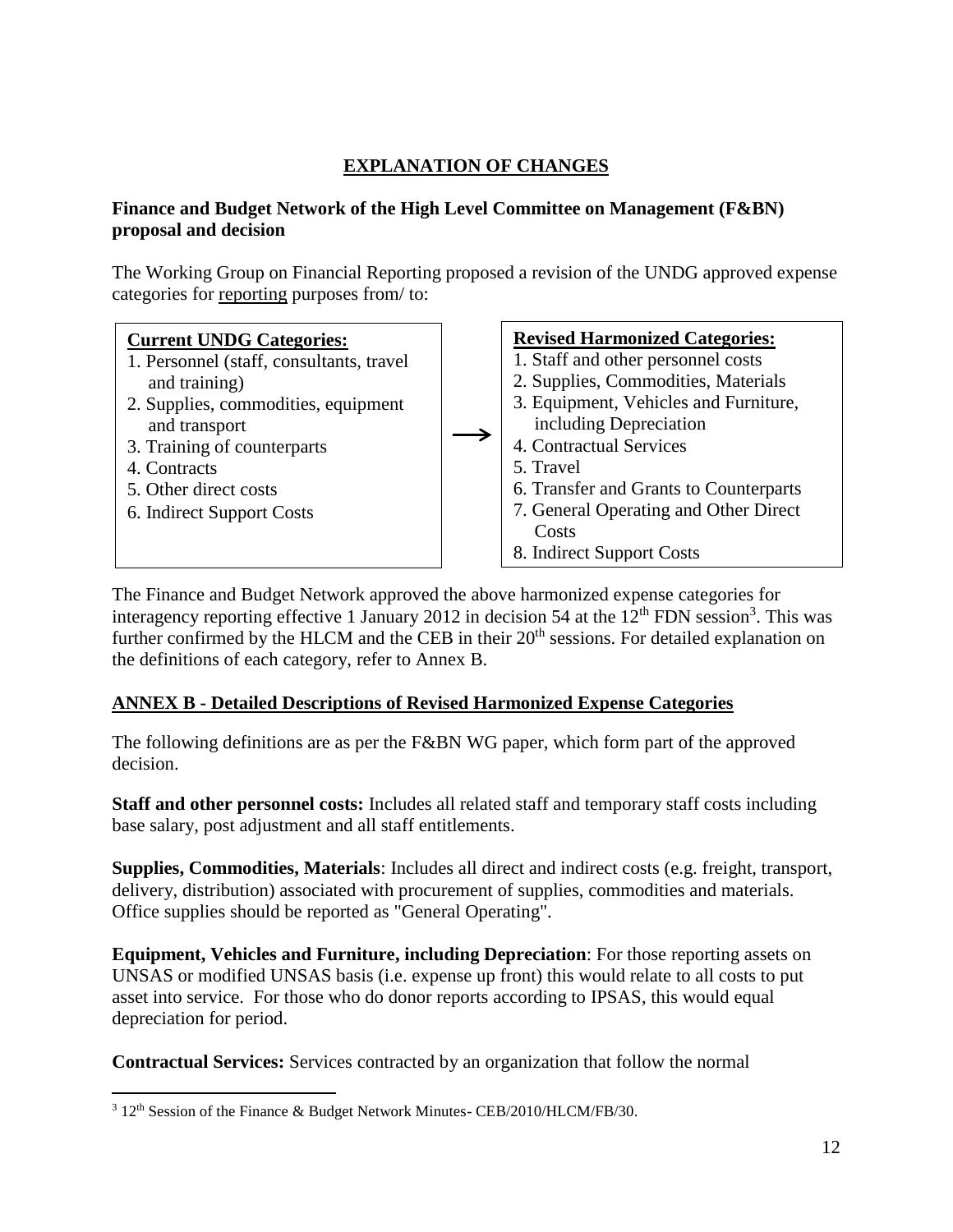procurement processes. In IPSAS terminology, this would be similar to exchange transactions. This could include contracts given to NGOs if they are more similar to procurement of services than a grant transfer.

**Travel:** Includes staff and non-staff travel paid for by the organization directly related to a project.

**Transfers and Grants to Counterparts:** Includes transfers to national counterparts and any other transfers given to an implementing partner (e.g. NGO) which is not similar to a commercial service contract as per above. In IPSAS terms, this would be more similar to non-exchange transactions.

**General Operating and Other Direct Costs:** Includes all general operating costs for running an office. Examples include telecommunications, rent, finance charges and other costs that cannot be mapped to other expense categories.

**Indirect Support Costs:** (No definition provided).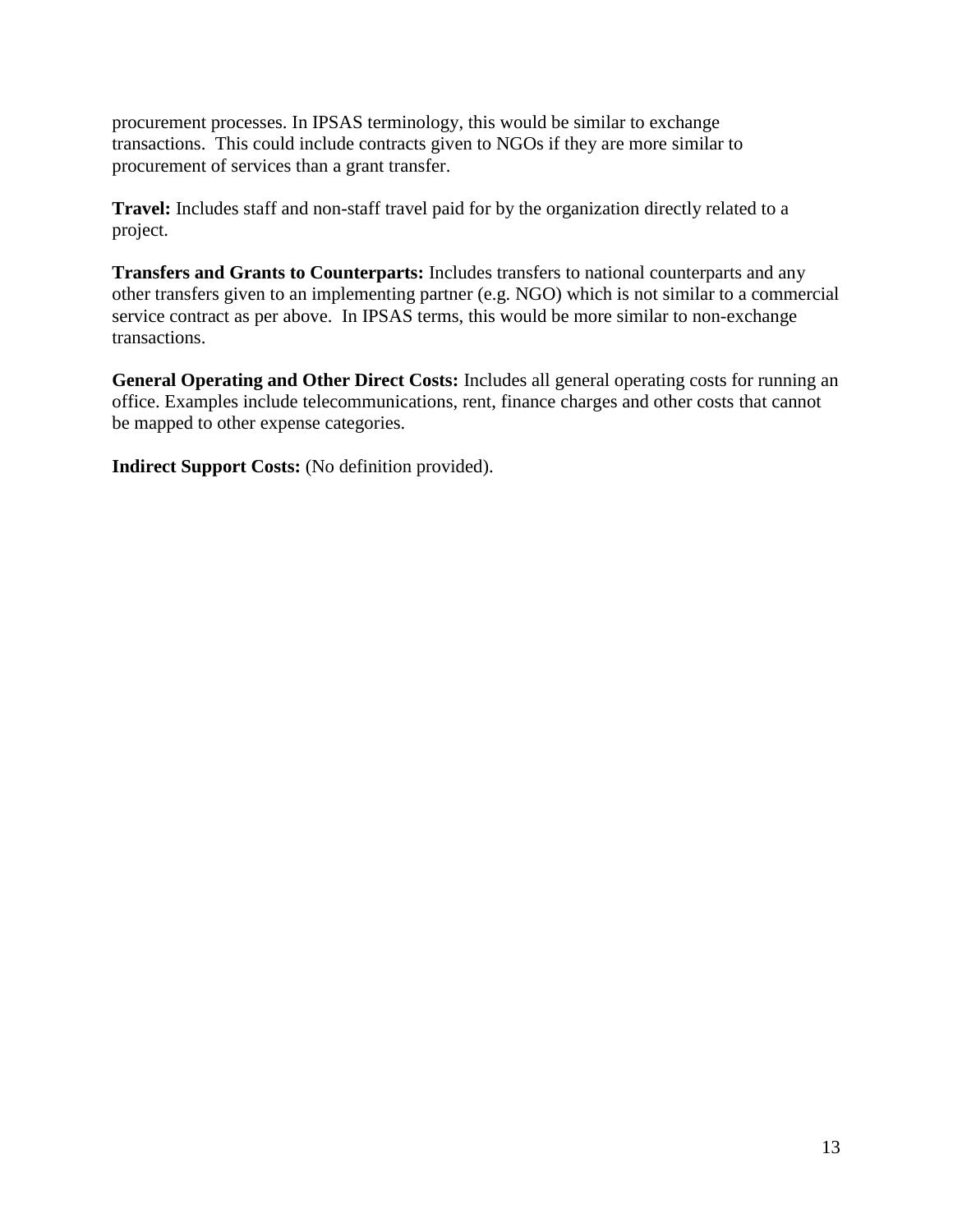# **MULTI-PARTNER TRUST FUND FOR UN ACTION AGAINST SEXUAL VIOLENCE IN CONFLICT**

#### **EMERGENCY FACILITY GUIDELINES**

#### **1. Project submission shall qualify for UN Action's Emergency Facility pursuant to the following criteria:**

- i. The project  $<sup>1</sup>$  addresses an urgent need that cannot await a regular Resource Management</sup> (RMC) meeting.
- ii. The project is in compliance with UN Action's Strategic Framework and the RMC's Terms of Reference.

#### **2. The UN Action Emergency Facility approval is described as follows:**

- i. The Participating UN Organization will forward to the RMC, through the UN Action Secretariat, its proposal along with the required documentation indicated in the RMC's Rules and Procedure.
- ii. If satisfied in terms of quality and compatibility of the submission and the justification for using the Emergency Facility, the UN Action Secretariat will submit the proposal to the RMC Chairperson to authorize the use of the Emergency Facility mechanism.
- iii. Upon the Chairperson's approval to utilize the Emergency Facility, the UN Action Secretariat will distribute the proposal to all members of the RMC, requesting comments and recommendations within two (2) working days.
- iv. The UN Action Secretariat will provide the Chairperson with a summarization of RMC member's comments and recommendations. No response by an RMC shall be considered as a positive recommendation of the proposal.
- v. The RMC Rules and Procedure shall be followed and the project will be subject to the same rules, regulation and procedures covering other project approved by the RMC.
- vi. The UN Action Secretariat shall inform the Steering Committee members and UN Action Focal Points of any project approved through Emergency Facility mechanism at its next scheduled meeting.